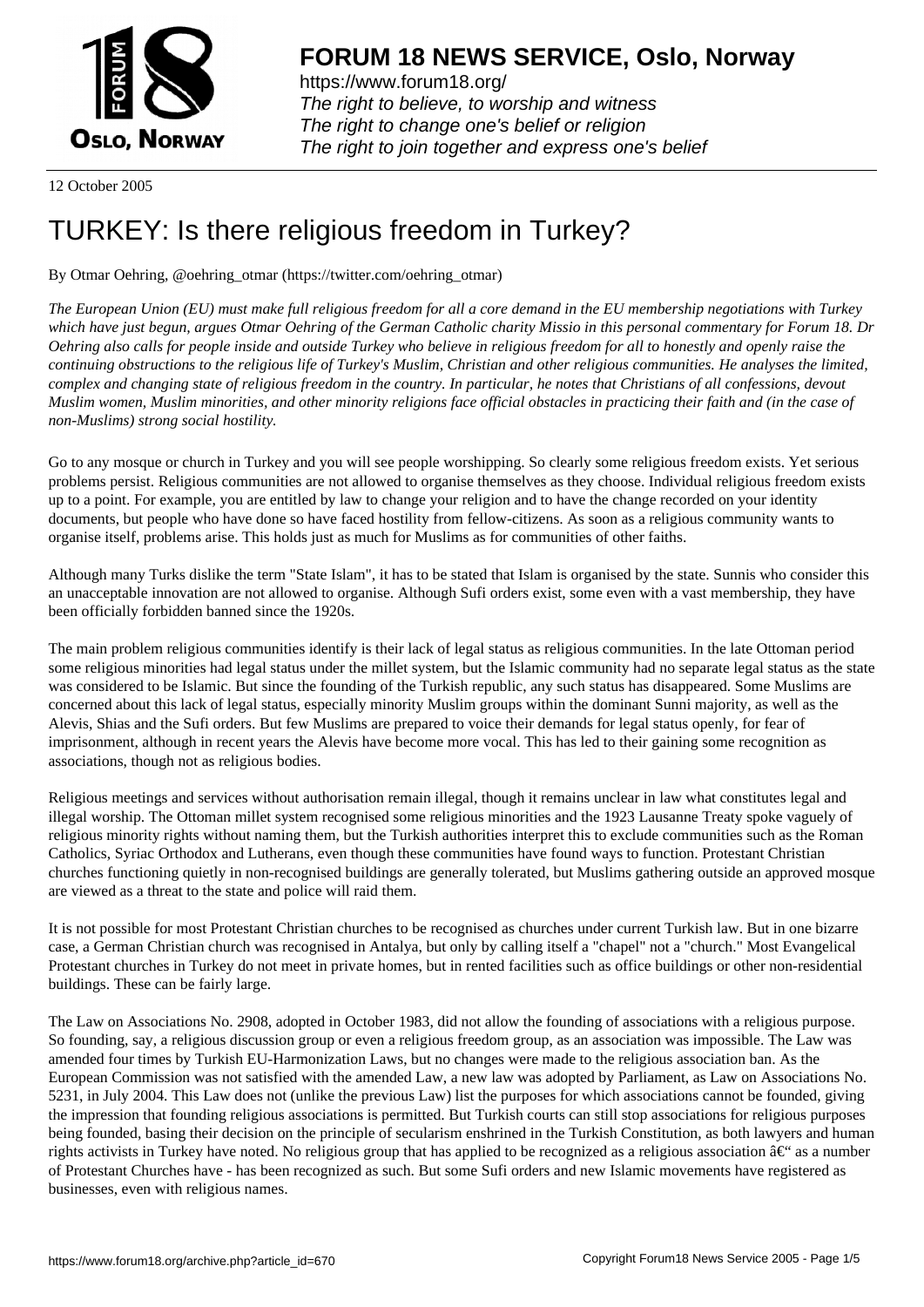government indicated to Protestant churches that individuals cannot ask for buildings to be designated as a place of worship, but individual congregations should try to get recognition as a legal personality first (as a "Dernek" or society) and then try to get their meeting place designated as a place of worship. At least two Protestant churches are now trying this route.

There are currently two Protestant churches that are legally recognised by the Turkish state, one of which is in Istanbul. It was recognised as a "Vakf" (charitable foundation) several years ago, after a long court battle, making it a legal entity. Several weeks ago, they finally had their building officially designated as a place of worship. The second example is the Protestant church in Diyarbakir, which has legal recognition as a house of worship under the Ministry of Culture, as a heritage site.

Religious education remains tightly controlled. In law such education must be carried out by the state, although in practice Christian churches – Armenian Apostolic, Orthodox, Catholic and Protestant – have been able to provide catechetical training to their children on church premises. The state turns a blind eye to this. But Koranic courses are different. Officially they should take place only under the guidance of the state, yet some 6,000 such courses are widely spoken of as existing clandestinely. Many officials and police officers have good contacts with them, while many senior officials and parliamentarians have been members of Sufi orders which officially do not exist or are forbidden.

It is generally impossible to found higher education establishments for Muslims, Christians and others. The Armenian Apostolic and the Greek Orthodox seminaries were closed down in the 1970s and the government has resisted all attempts to reopen them. Protestants cannot normally establish Bible colleges. However, an Evangelical Bible college functions in Selcuk; it is not government recognised and accredited, but it has been providing theological training for several years. Christian clergy and pastors mostly have to train abroad. Alevi Muslims do not tend to demand religious colleges, as they are led not by imams but by elders who are initiated by other elders.

The Law on Construction – which came into force into July 2003 - makes it possible to "establish" places of worship. But the law – probably deliberately – does not define if this means "build", "rent" or "buy". Protestant churches face problems trying to build. Any community wishing to build a place of worship officially can do so in an area with a minimum number of adherents of their faith – but the state decides if the community has enough members to get the land it needs. There is no authoritative definition of how the law should be interpreted. The Justice Minister said recently that religious communities intending to establish a place of worship should apply, but how can religious communities apply if officially they cannot exist?

Government officials do not want to acknowledge that Alevi Muslims cannot officially establish places of worship. The government is building Sunni mosques in many Alevi villages, but Alevis will not go to them. Instead they meet openly for worship in cemevis (meeting houses), not only in central Anatolia but even in Istanbul. The government stated in parliament in 2004 that such Alevi cemevis are not to be considered as places of worship. Although many of them still function unimpeded, some have been closed down in recent years.

Conversion from one faith to another is possible, even from Islam, under the law on personal status (though you cannot be listed officially as an atheist or agnostic). If you convert from Islam you can change your faith on your identity papers, but being Muslim on your identity card makes day-to-day life easier. Christians, Baha'is or Jehovah's Witnesses are often unable to find employment, especially in rural areas. So many who have converted from Islam to another faith prefer to leave their religious designation on their identity papers unchanged. According to information given by the Minister of State in charge of Religious Affairs this autumn, during the last ten years fewer than 400 people officially converted to Christianity and only about 10 to Judaism.

Islam is controlled by the Presidency of Religious Affairs, or Diyanet http://www.diyanet.gov.tr/english/tanitim.asp?id=3, which is directed from the Prime Minister's office. This was deliberately established not as a government ministry, as Turkey claims to be a secular state. Some Muslims do object to this state control, especially those from newer groups, such as the Nurcu movement, the Suleymanci, followers of Fethullah Gulen, and members of Sufi orders.

Some religious communities can officially invite foreign religious workers. The Catholics can under the 1923 Lausanne Treaty invite foreign priests up to a certain number, though even then the government makes this difficult, asking why the Church needs so many priests when there are so few Catholics. It is more difficult for Protestant communities, as officially they do not exist as religious communities. Foreign religious workers who come to Turkey under some other guise can face problems, if the government finds out about them. As long as the state does not have to know about their activity they can function, but as soon as the state is forced to take official notice of them, they can face problems. The government knows about most, if not all, Protestant missionaries, because these made a conscious decision to be open about what they are doing. Occasionally they experience some problems but – with occasional exceptions – the government merely monitors what they do, leaving them otherwise undisturbed.

All religious communities are under state surveillance, with religious minorities facing the closest scrutiny. Christian leaders know they are listened in to and their telephones are tapped. The Ecumenical Patriarch states that "walls have ears," even when speaking within his own Patriarchate in the Fener district of Istanbul. Police visit individual Christian churches to ask who attends, which foreigners have visited, what they discussed. They are particularly interested in which Turkish citizens attend.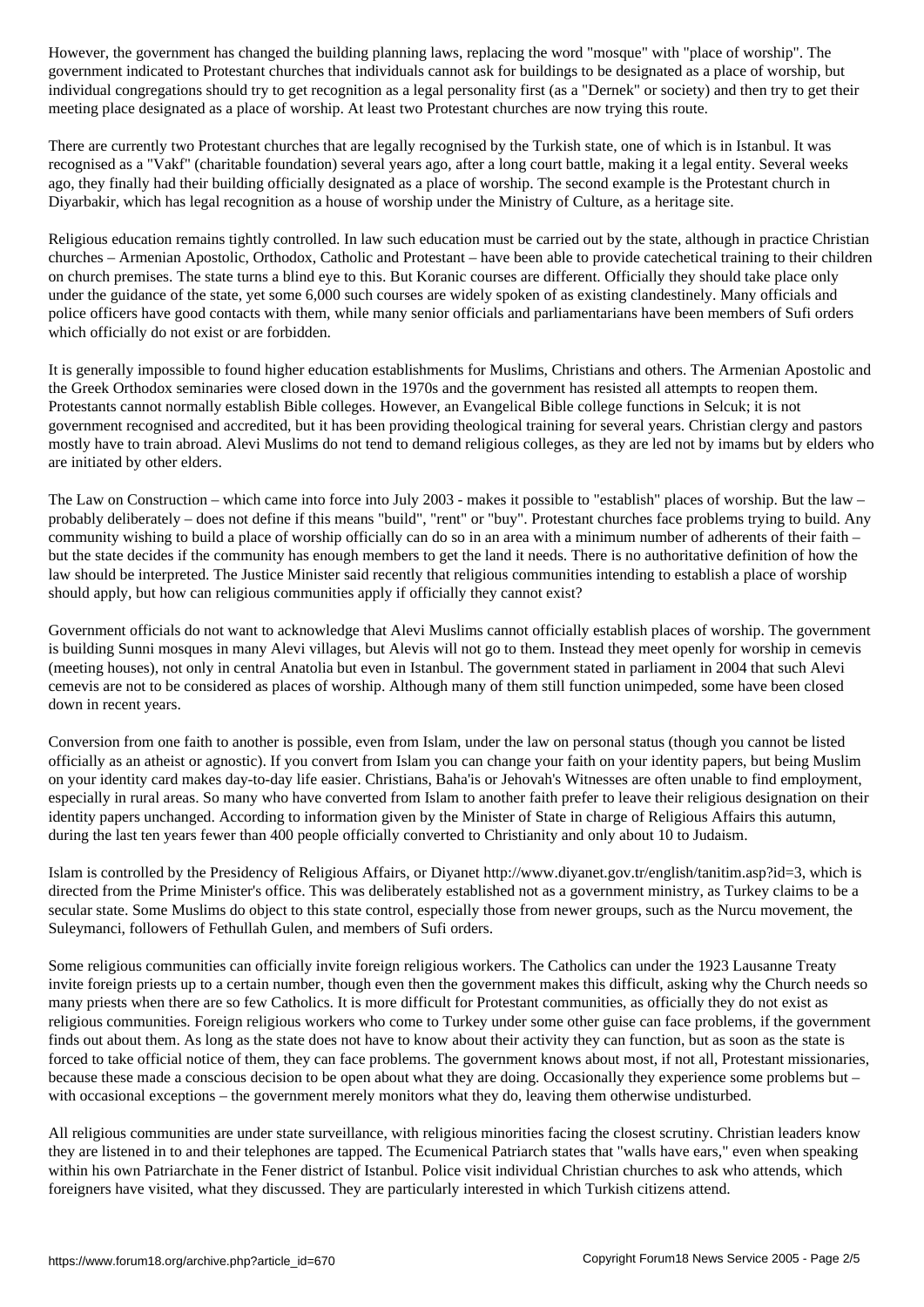in Ankara, they say they are there to protect Christians. From my conversations with church members, I'm sure this is not true.

When secularism was proclaimed as a guiding state principle in line with French laïcité it was sincerely meant. Kemal Ataturk and his followers aimed to crush Islam. Later on, officials understood that society was not willing to follow this line. Slowly, Islam returned to schools and other areas of life. Now Turkey is a Sunni Muslim state. All those whose mother tongue is Turkish and are Sunni Muslims are considered Turks. Alevis, Kurds, Christians and all other minorities are not considered Turks – they are considered as foreigners.

The furore over headscarves – a genuine concern to devout Muslim women - was exploited as a political issue by Islamist parties, eager to demonstrate their opposition to the military authorities which had banned Islamic dress after the 1980 coup. Had there been no headscarf ban, there would have been no problem. This point was illustrated by the case of a non-political devout Muslim, Leyla Sahin. She was barred from wearing a headscarf in Istanbul University in her fifth year of medical studies and subsequently successfully completed medical studies at Vienna University in Austria. This disturbing ban – which de jure bars devout Muslim women from universities - is currently under consideration by a Grand Chamber of the European Court of Human Rights (ECtHR). (See http://www.strasbourgconference.org for more on this and other ECtHR cases.)

In rural Sunni areas women have always worn headscarves - though not the type seen in Iran or Saudi Arabia – which some women have tried to wear in towns. In some cases, supporters of the Refah (Welfare) party and others have paid women to wear such scarves. Even nationalist politicians say that if women are free to choose whether to wear a headscarf or not, many who have worn them for political reasons would no longer wish to do so.

Societal opposition to minorities of all sorts does impact on religious freedom. Such social pressure is felt most keenly among the poor. Members of the urban middle class who convert from Islam to other faiths can freely practise their new faith. In Izmir a Christian church exists where many young converts of university background attend unchallenged. But openly converting to and practising a non-Islamic faith is often impossible in poor neighbourhoods. In former Armenian-populated areas of Anatolia – where there are also people of Syriac descent – many families changed their formal identification to Muslims, but did not convert in reality. Their attempts to practise Christianity face enormous obstacles unless they move to Istanbul or even to Ankara. Back in these towns and villages are no Christian churches, so anyone wanting to meet for Christian worship could be dragged off to the police or suffer beatings.

One former Interior Minister stated that Christians should only conduct missionary activity among such people of Christian descent. He estimated the numbers of such people at between 800,000 and three million people.

You have to be very courageous to set up a Protestant church in remote areas, as pastor Ahmet Guvener found in Diyarbakir. Problems can come from neighbours and from the authorities. Even if not working hand in hand, neighbours and officials share the same hostility. They cannot understand why anyone would convert to Christianity. People are not upset seeing old Christian churches – Syriac Orthodox and other Christian churches have always existed in Anatolia – but seeing a new Protestant church, even when housed in a shop or private flat, arouses hostility.

Officials vary in their attitudes. The Kemalist bureaucracy follows Ataturk's secularist line and is against anything religious. There is a nationalist, chauvinistic wing of officialdom which believes that anything not Turkish is a threat to be countered. The security and intelligence services, including the powerful military, are both Kemalist and nationalist. Anyone considered not to be Turkish and not Sunni Muslim faces problems. Even Sunni Muslim Kurds are excluded, while Alevi Kurds are regarded as even worse.

It is very difficult to imagine that in the next decade or so Turkish society will change to allow full religious freedom. To take one example, for the change to be conceivable the chauvinistic content of primary and secondary school education – constant praise of Ataturk, Turkey and all things Turkish – will have to change. Unless this happens, it is very hard to imagine Turkey evolving into an open society that is truly ready to accept European Union (EU) human rights requirements. One non-religious illustration of the lack of openness in Turkish society is the near impossibility of free discussion of the genocide of 1.5 million Armenians and Assyrians in the last years of the Ottoman empire, along with continued official denial that the genocide took place.

Christian churches have welcomed the prospect of Turkish EU accession, often due to their own communities' experience and hopes. If negotiations last for more than a few years some improvements for religious minorities – including Islamic minorities – might be possible.

Sadly, there appears to be not enough interest among diplomats in Ankara from EU member states – or in their foreign ministries back home – in promoting religious freedom in Turkey. The EU has forced the Turkish government to change the Law on Foundations. This law governs inter alia community foundations (cemaat vakflar) that act as the owners of the real estate of Armenians, Bulgarians, Greeks and Jews, who are treated by the government as minorities within the meaning of the Treaty of Lausanne as well as some of the properties of the Chaldean Catholic, Syriac Catholic and Syriac Orthodox Christians, who are not treated by the government as minorities within the meaning of the Treaty of Lausanne. But reforms will have to go much deeper for Turkey to meet the EU's stated 'Copenhagen criteria' of being "a stable democracy, respecting human rights, the rule of law, and the